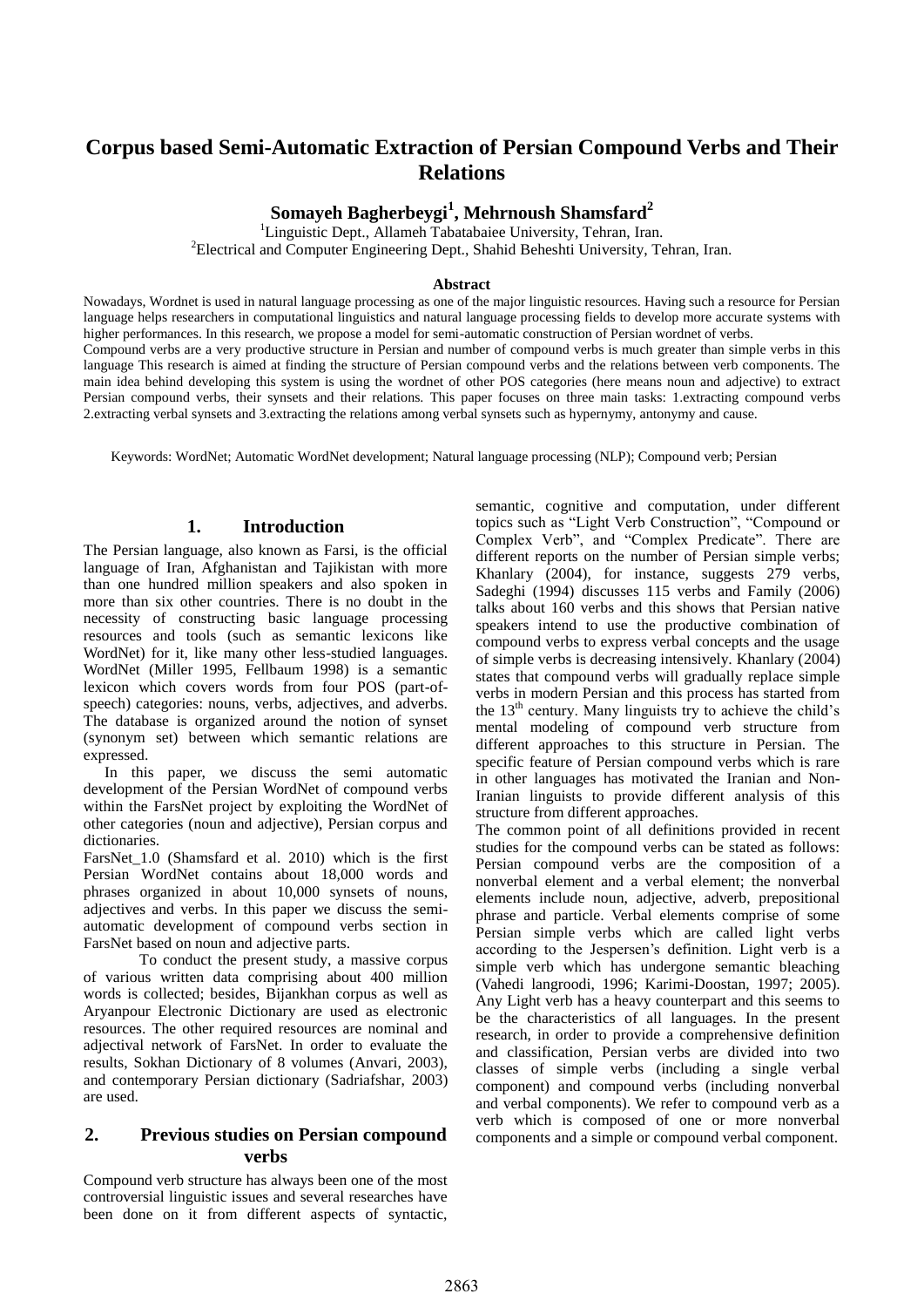## **3. The Proposed Method**

This paper describes a semi-automatic method for extraction of Persian compound verbs and their relations from corpus and other resources. The motivation of our proposed approach lies in the construction of WordNet of one category based on its relationship to the WordNet of other categories of the same language. Since the relational pattern over the Persian compound verbs and the nominal and adjectival categories is observable from the structure of most Persian compound verbs, and since this is realized in the form of generative patterns, the design of this pattern and its semi-automatic application on the nominal and adjectival WordNet has been considered as a method for construction of the WordNet of Persian verbs in this research. Among the advantages of this method we can refer to the absence of bias to the WordNet of other languages and considering and retaining the specific features of the language in question.

The proposed method contains 3 phases:

1. Extracting compound verbs,

2. Extracting synonymy relations among compound verbs (constructing synsets), and

3. Extracting hyperonymy, hyponymy, antonymy and cause relations among synsets.

### **3.1 Extracting Compound Verbs**

Persian verbs can be classified into two groups: Simple verbs (containing a single verbal component) and Compound verbs (containing nonverbal and verbal components). In Persian compound verbs, the verbal component can be either a simple (light) verb or a compound verb itself and the non-verbal component may be a noun, an adjective, an adverb or a prepositional phrase. In this study we consider the noun and adjective non-verbal elements and thus we use the noun and adjective categories of FarsNet to create the verb category of it. At first, all nouns and adjectives in FarsNet 1.0 are stored along with their POS tag in a table entitled "*nonverbal components"*. Then, a complete list of simple (light) verbs commonly used in the present Persian written and spoken language along with a total number of 130 compound verbs such as "/negah dAštan/ (to hold) which contribute as a verbal component in the construction of other compounds, are stored in a separate table entitled "*verbal components"*.

Then a Cartesian product of these two tables is produced automatically in a table called *"candidate compounds*" in which each nonverbal component<sup>3</sup> is attached to each verbal component and the result should be tested for being a valid compound verb. There are two tests to be performed to recognize compound verbs as a lexical unit in the corpus, Compound verbs as the verb of the sentence and Infinitivisation test. To test each candidate compound (to see if it is a valid compound verb) we search for its infinitive and also all its inflections in the corpus and count the frequency of occurrences. It is worth mentioning that at this stage the form of each occurrence is considered regardless of its meaning, so all occurrences of a verb which even may have different meanings due to the polysemy of the nonverbal component, are considered identical. The verbs which are

1

used in the corpus are selected as compound verbs and then are evaluated manually by referring to Sokhan Dictionary and in case the verb is not found in this Dictionary, with regard to its frequency in the corpus, or by referring to contemporary Persian dictionary, or ultimately based on the author's intuition. Experimental results show that 81.79% of selected compound verbs have an entry in Sokhan dictionary, 83.38% of them are confirmed by Aryanpour dictionary and 93.01% are confirmed by human intuition based on their high frequency in the corpus. Table 1 shows the number of extracted compound verbs according to the POS category of their nonverbal component.

| Noun | Adjectie | Adverb | Verb<br>Particle | Prepositional<br>phrase |
|------|----------|--------|------------------|-------------------------|
| 4568 | 2215     |        | 100              | 165                     |

Table1- Number of compound verbs according to the category of their nonverbal components

Since some verb prefixes, such as "/mi-/ (verbal prefix) have homograph pairs (ex. /mey /) which is a noun in Persian, the compound verbs extracted from them have obtained a high score in the system while they are wrong candidates.

As it can be seen in table1, although we exploited just the noun and adjective non-verbal elements to make the compounds, there are some compounds made from adverbs, verb particles and prepositional phrases too. These verbs are created due to polysemy of some words. For example although the words "/pas/ (behind) and /piš/ (front) are listed as nouns in FarsNet they have adverbial role (according to Dabirmoghaddam (1995)), in compound verbs such as "/piš raftan/ (front+ to go=to advance)" and "/aghab mAndan/ (behind +to stay= to stay behind).

The same thing is true for verb particles such as "/bar/ (on), and /dar/ (in) which are listed as nouns too.

## **3.2 Extracting Verbal Synets**

The second phase constructs verbal synsets. In this phase, we consider the polysemy of compound verbs. Table 2 shows the number of distinct compound verbs extracted from cited resources considering polysemy.

| Intuition based on high | Aryanpour  | Sokhan     |
|-------------------------|------------|------------|
| frequency in the corpus | Dictionary | Dictionary |
| 7139                    | 6386       | 6302       |

#### Table2 Number of extracted distinct compound verbs, considering polysemy

The second phase will be accomplished in two stages: 1- Semantic tagging the extracted compound verbs according to their meanings on the semantic continuum, 2- Semi-automatic construction of synsets.

For the first stage, we classify compound verbs into two categories from semantic point of view: composites and idiomatic (Karimi, 1997). We focus on composite verbs where the meaning of the verb is somehow predictable from the meaning of its components; transparent, semitransparent or semi-ambiguous. There is also another category 'old' which includes the old compound verbs which can be found in dictionaries but are not frequent

<sup>&</sup>lt;sup>3</sup> The number of FarsNet nouns and adjectives that are used as nonverbal components is 10973 and 3810 respectively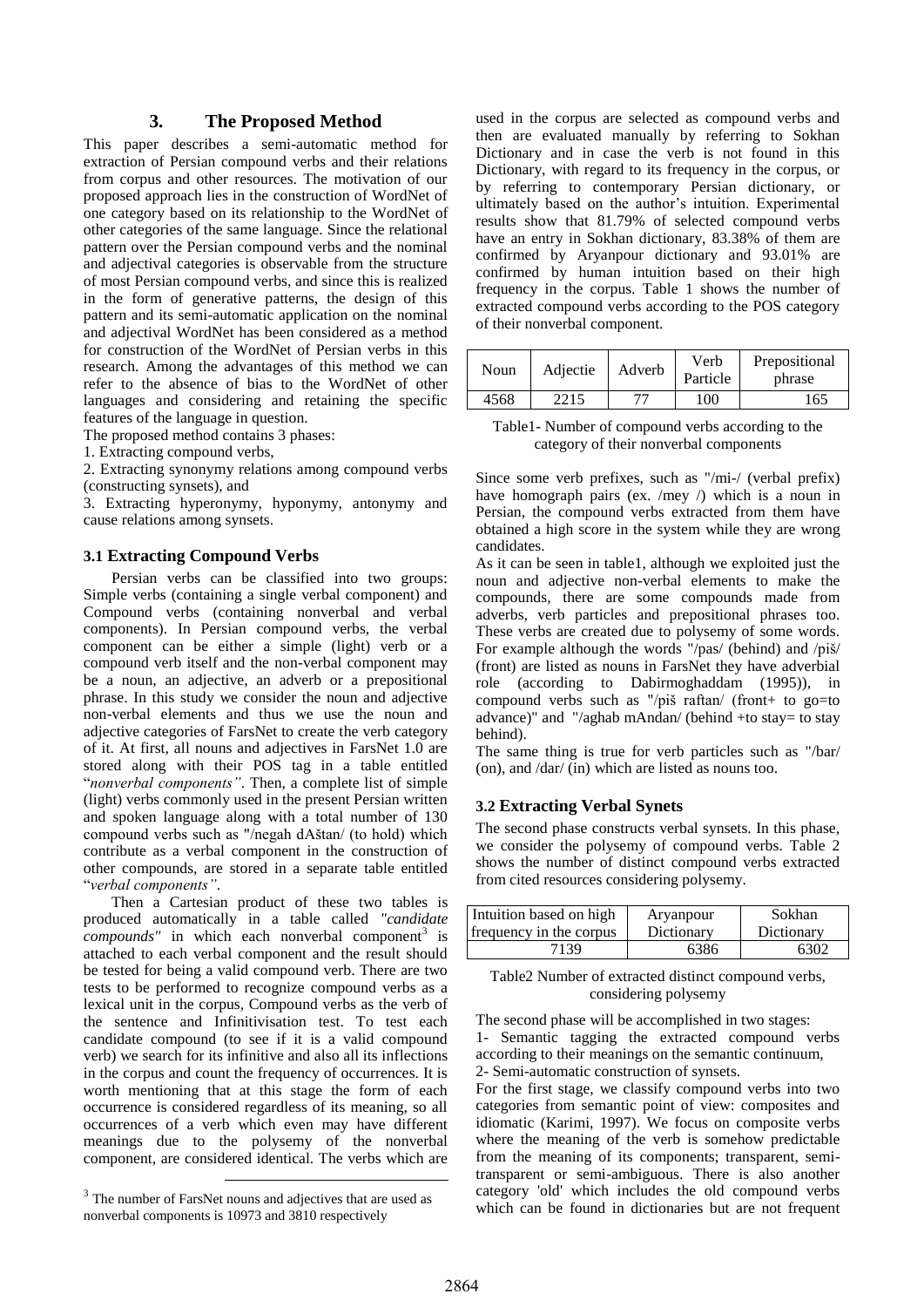now. Table 3 shows the statistics of semantic tagging of extracted compound verbs.

| Old                | Idiomatic<br>with non-<br>meaning | Composite<br>with<br>metaphorical metaphorical<br>meaning | idiomatic composite |
|--------------------|-----------------------------------|-----------------------------------------------------------|---------------------|
| $Q^{\prime\prime}$ |                                   |                                                           | 6432                |

Table3- Results from the first stage of the second phase based on semantic criteria

At the second stage, the semi-automatic construction of verbal synsets, or in other words, determining the synonym compound verbs and inserting them into a single set, is performed by application of the following three rules:

Rule 1: Insert compound verbs with synonym nonverbal components and identical verbal components into a single set.

Rule 2: Insert compound verbs with identical nonverbal components and synonym verbal components into a single set.

Rule 3: Insert compound verbs with synonym nonverbal components and synonym verbal components into a single set.

For some verbs the application of the first two rules causes the application of the third one implicitly. Following the first principle, we will automatically insert compound verbs with synonym nonverbal components and identical verbal components into a single synset, for example adding the nominal synset {/zarar/, /xesArat/, /ziAn/ (loss)} to the identical verbal component 'zadan' makes the verbal synset {/zarar zadan/, /xesArat zadan/ (to damage)}

According to our approach, verbal components of the compound verbs are polysemic with some degrees of overlap. Any sense of a verbal component may be equivalent to the sense of one or some other verbal components. For example "/zadan/ (to strike)"as a light verb may be the synonym of light verbs like "/resAndan/ (to carry), /vAred kardan/ (to enter), or sometimes "/kardan/ (to do)", depending on its various meanings. Accordingly 75 verbal synsets containing the verbal components of compound verbs, were distinguished. This may be used in the second and third rules. For example the verbal component synset /kardan,GozArdan,goftan/ (do/say) can be added to the nominal synset {/Sokr/ sepAs/ (thank)} and create the verbal synset {/Sokr kardan/, /sepAs gozArdan/,/sepAs goftan/ (thank giving)} following the third rule.

After applying the above rules, we manually test their accuracy with regard to every synset, by using Sokhan Dictionary. Table 4 shows the results.

| Accuracy | Total number of<br>verbal synsets |  |
|----------|-----------------------------------|--|
|          | 42 I R                            |  |

Table4 Results from the second phase

As the accuracy shows the rule has some exceptions. For example the verbal component synset {/kardan/,  $\langle$ ?Avardan $\langle$ } can be added to the nominal synset  $\{\frac{\Delta r}{r}\}$ and create wrong candidates {/bAr ?Avardan/(raise),/bAr kardan/(load)} while the same verbal synset can be added to the word bahAne andcreate true verbal synset

{/bahAne ?Avardan, bahAne kardan (excuse)}.The construction process of verbal synsets in the second phase shows that the synonymy relation among Persian compound verbs is achieved from both verbal and nonverbal components of the compound verb.

# **3.3 Extracting Conceptual Relations among Compound Verb Synsets**

In the third phase we look for relations such as troponymy, antonymy and cause. Results show that for some verbal concepts, the opposition relation is merely extracted from that of their nonverbal components, i.e. nominal and adjectival concepts; for others this relation is extracted from opposition relation between their verbal components and for some concepts, this relation can be extracted from that of nonverbal as well as verbal components. The system has extracted 59 antonymy relations from verbal components, showing an accuracy of 55.67%. {/?az dast raftan/ (to be lost)} versus {/be dast ?Amadan/ (to be obtained)} is an example for these relations.

To automatically extract the cause relations among synsets, a list of causative/non-causative alternations of the verbal components is first prepared. Then this relation is automatically established between them, with attention to the verbal components of the compound verbs in the two synsets. For example as the following pairs of verbal components as a light verb have cause relations when combined with a nonverbal component like a noun or an adjective: /zadan/ (to strike) - /xordan/ (to receive), /zadan/ (to strike) - /didan/ (to see), /resAndan/ (to carry) – /didan/ (to see), /resAndan/ (to carry) - /xordan/, their extracted synsets grouped in A and B have cause relations as well:

A) {/sadame zadan/ , /sadame resAndan/ , /sadame vAred kardan/, /latme zadan/, /latme resAndan/, /latme vAred kardan/, /?Asib resAndan/, /?Asib zadan/, /gazand resAndan/ (to hurt)}

B) {/sadame xordan/, /sadame didan/, /latme xordan/, /latme didan/, /?Asib didan/ (to be hurt)}

A number of 911 cause relationships has been extracted which was evaluated manually and showed an accuracy of 89.24%.

Finally, findings show that troponymy relation which forms the hierarchical structure of verbal concepts can be extracted from both nonverbal and verbal components. To construct the hierarchical relation of verbal concepts, we first tried to consider a semantic classification for Persian compound verbs somehow compatible with the semantic classification of verbs in the Princeton WordNet so that the Persian WordNet of verbs can easily be mapped to Princeton WordNet of verbs. From semantic point of view, one of the verbs classification criteria is based on their aspectual features which have been considered both in WordNet verbs classification and Karimi-doostan's (1997) compound verb classification. We expanded this classification and introduced a method based on it for extracting troponymy relation according to nonverbal components semantic fields in WordNet. The model for determining the troponymy in verbal network is as follow:

Suppose we have the two nominal concepts M and N so as the verbal concepts V1 and V2 are related to the concept N and the concepts V3 and V4 are related to M and a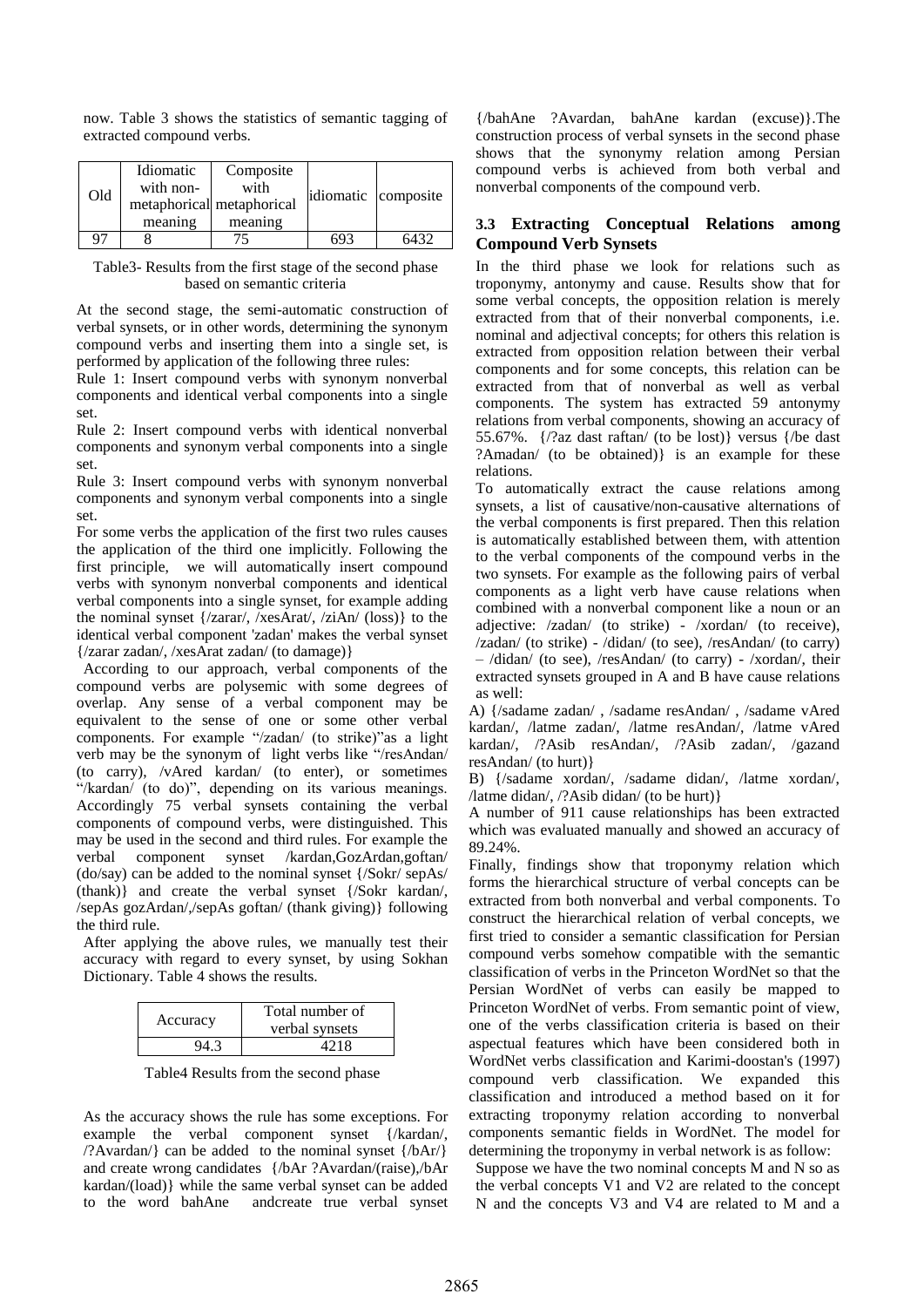hyponymy relation is held between N and M (whether N is the superordinate or M), in order to determine the hyponymy relation between each of the concepts V1 and V2 with V3 and V4, we should consider the following:

The relation is established when the verbal components of the verb are identical in the first appearance or otherwise the two verbal concepts share the same aspectual features; i.e. their verbal components are in a single set.

Example :

N: {/?ahamiat/ (importance) V1: {/?ahamiat dAdan (to emphasize) V2: {/?ahamiat dAštan/ (to be important)

M: {/?arzeš (value)}

V3: {/?arzeš dAdan/ , /?arzeš baxšidan/ (to value)} V4: {/?arzeš dAštan/ (to be worth)

Respectively:

|  | N hyponym $\Rightarrow$ M $\Rightarrow$ V1 hyponym $\Rightarrow$ V3 |
|--|---------------------------------------------------------------------|
|  | V2 hyponym $\rightarrow$ V4                                         |

This method had an accuracy of 71.59% in extracting troponymy relation.

### **4. Discussion**

The project successfully completed the construction of Persian WordNet of verbs. As results show, by employing morphological and semantic patterns specific to Persian compound verbs and establishing the relational pattern over Persian compound verbs and their components, the semiautomatic construction of Persian WordNet of verbs is applicapable. The method employed in this research is considered to be a modern one as compared to others. As an efficient method, it resulted in considerable theoretical findings on Persian compound verbs. Results from applying three rules in phase 2 show that although the primary meaning of a composite compound verb is obtained from the meaning of its nonverbal components, the meaning is partly understandable from the verbal component. Findings show that the nonverbal components of the composite compound verbs are polysemic with some degrees of overlap. Therefore, theoretical findings of this phase will lead us to a semantic classification of nonverbal components of the composite compound verbs which proves that any sense of a verbal component may be equivalent to the sense of one or some other verbal components. In other words, the meaning of a compound verb is obtained from the collective meaning of its components; so by entering verbal components in separate synsets and applying the three rules, we can extract verbal synsets. As an interesting result from this phase we can refer to the two meanings of the verbal component "/kardan/ (to do)" derived from its nominal and adjectival components. Results show that the nonverbal components of all verbs whose verbal components are in the synset "/kardan/ (to do) - /sAxtan/ (to make)" are adjective. Examples of these verbs are shown in the following synsets.

{/?AšekAr kardan/, /?AšekAr sAxtan/, /namAyAn kardan/, /namAyAn sAxtan, /?alani kardan/, /ma?lum kardan/, /mo?ayan kardan/ (to reveal)}

Semantic examination of these verbs shows that these verbal components transfer the meaning of causality to their compound verbs.

Results from the third phase show that for some verbal concepts, the opposition relation is merely extracted from that of their nonverbal components, i.e. nominal and adjectival concepts; for others this relation is extracted from opposition relation between their verbal components and for some concepts, this relation can be extracted from that of nonverbal as well as verbal components. Finally, findings show that troponymy relation which forms the hierarchical structure of verbal concepts can be extracted from both nonverbal and verbal components.

# **5. Further works**

The following items are considered as the future works:

- 1. Developing a method for automatic extraction of compound verbs with adverbial and prepositional phrases as nonverbal components is among our future works.
- 2.Mapping the Persian WordNet of verbs with the Princeton WordNet with attention to the classification of compound verbs provided in this research can be the subject of a future project in this field.
- 3. Data from the present study can also be used in performing linguistic theoretical studies in future. As an example, the study of verbal and nonverbal components of the compound verbs extracted from the corpus and their frequency can be the basis for future studies on the Persian compound verbs. A more detailed study on composite compound verbs on semantic continuum, by focusing on the meaning of the verbal component can also be a subject for future studies.

## **References**

- Anvari, H. (2003). Sokhan Great Dictionary. Tehran. Sokhan Publishing House.
- Dabirmoghaddam, M. (1995). Compound Verbs in Persian Language. Linguistic Periodical. 12<sup>th</sup> year. 1<sup>st</sup> and  $2<sup>nd</sup>$  issue. P. 46-2.
- Family,N. (2006). Explorations of semantic space: the case of light verb construction in Persian.Ph.D. Dissertation. Ecole des haudes en Sciences Sociales,Paris.France
- Fellbaum, C. (1998). WordNet: An Electronic Lexical Database. MIT Press
- Karimi, S. (1997). Persian complex verbs: idiomatic or compositional. Lexicology 3(2): 273-318.
- Karimi-Doostan, Gh. (1997). Light Verb Constructions in Persian. Ph.D. Dissertation. University of Essex.
- Khanlary, P. (2004). History of Persian Language. 3 volumes. Neu Publishing House.
- Miller, G. (1995). WordNet: a lexical database for English. Communications of the ACM archive. Volume 38, Issue 11. Pages: 39 – 41.
- Sadri Afshar, Q. (2003). Contemporary Persian Dictionary. Tehran. Farhang-e- Moaser Publishing House.
- Shamsfard M., Hesabi A., Fadaei H., Mansoory N., Famian A., Bagherbeigi S., Fekri E., Monshizadeh M., Assi M. (2010) Semi Automatic Development of